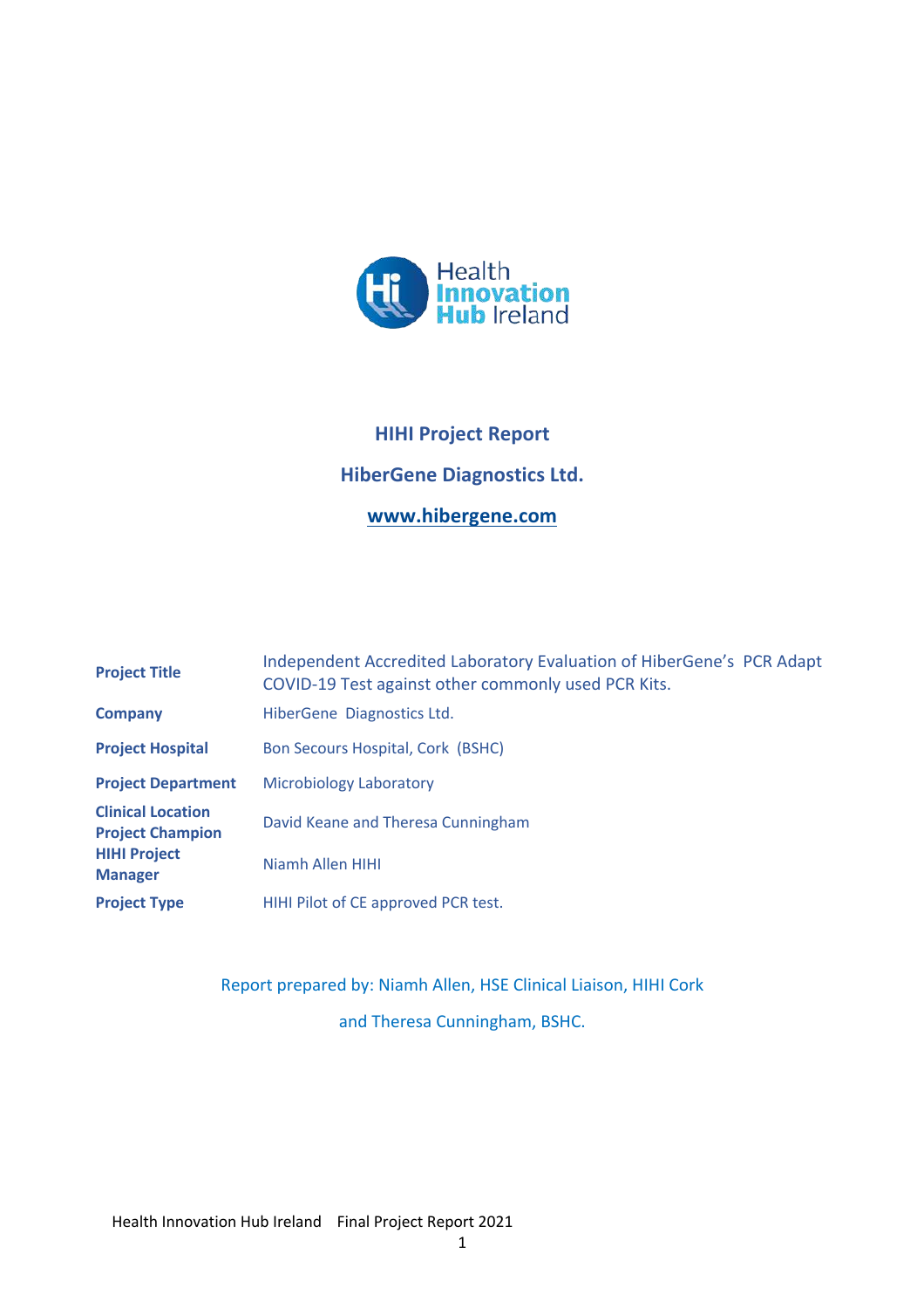## **Table of Contents**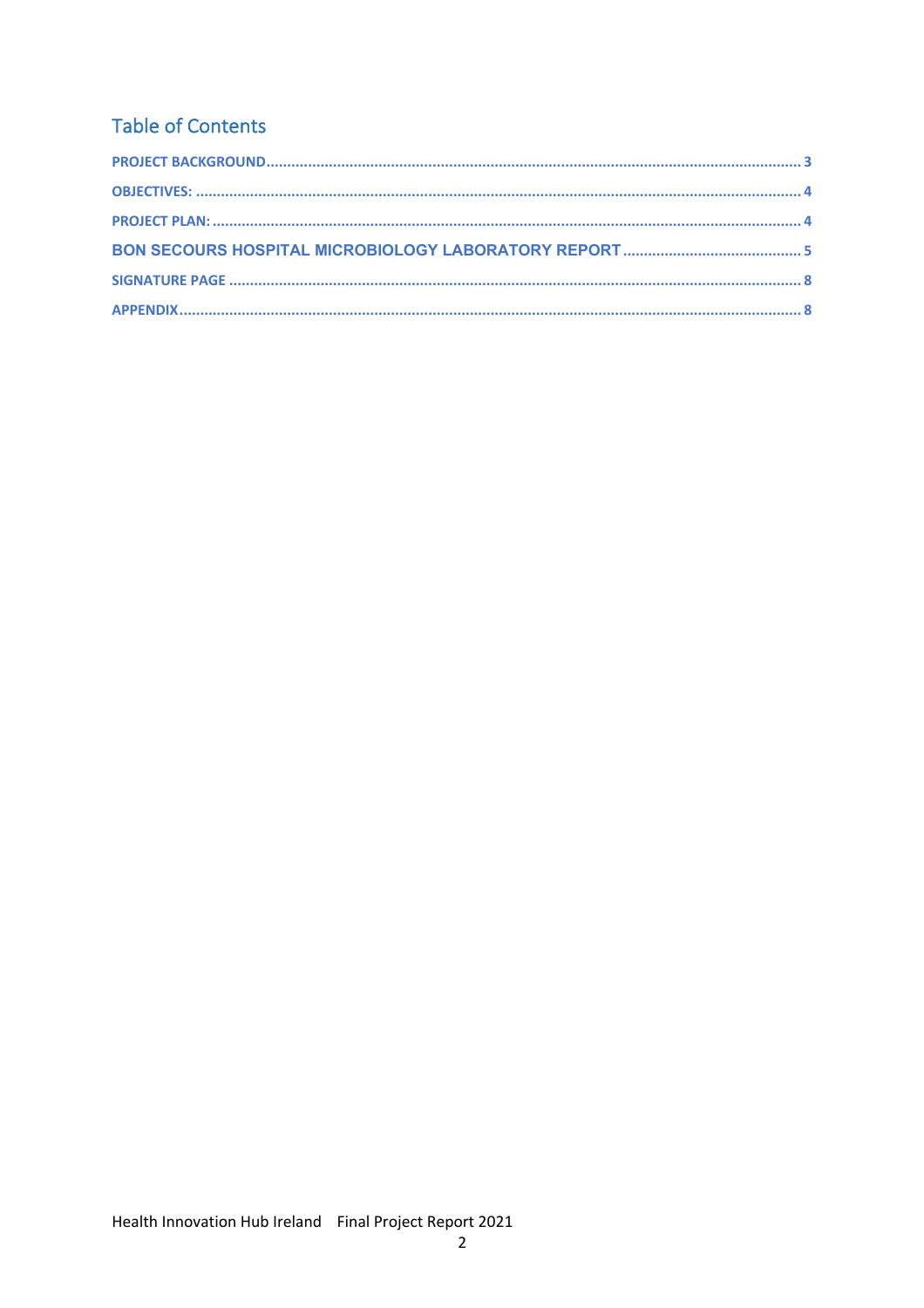### **Project Background**

HiberGene Diagnostics is a Dublin-based, private Irish company that develops, manufactures and markets molecular diagnostic tests. To date, it has developed and commercialised a range of near-patient molecular tests in the areas of critical infectious diseases, sexually transmitted infections and hospital acquired infections.

In May 2020, HiberGene successfully completed the CE marking of a new molecular COVID-19 test. HiberGene's PCR Adapt COVID-19 RT-qPCR is a CE marked dual-target SARS-CoV-2 test for nasopharyngeal (NP), oropharyngeal (OP) and anterior nasal swabs. This assay may be performed in either direct (non-extracted) format or in extracted format using a commercial RNA extraction kit.

The new COVID-19 test expands the company's product range to 13 tests. Positive results are returned within a few hours, enabling rapid diagnosis of the disease at the early and highly infectious stage of infection.

HiberGene engaged Health Innovation Hub Ireland to facilitate an independent assessment of the PCR Adapt kit within an accredited, high throughput clinical laboratory.



## **Irish diagnostics** manufacturer, HiberGene **Diagnostics launches** innovative PCR Adapt COVID-19 test

Dublin, Ireland, 30th November 2021 -HiberGene Diagnostics is pleased to announce that it has successfully developed and CE Marked ...

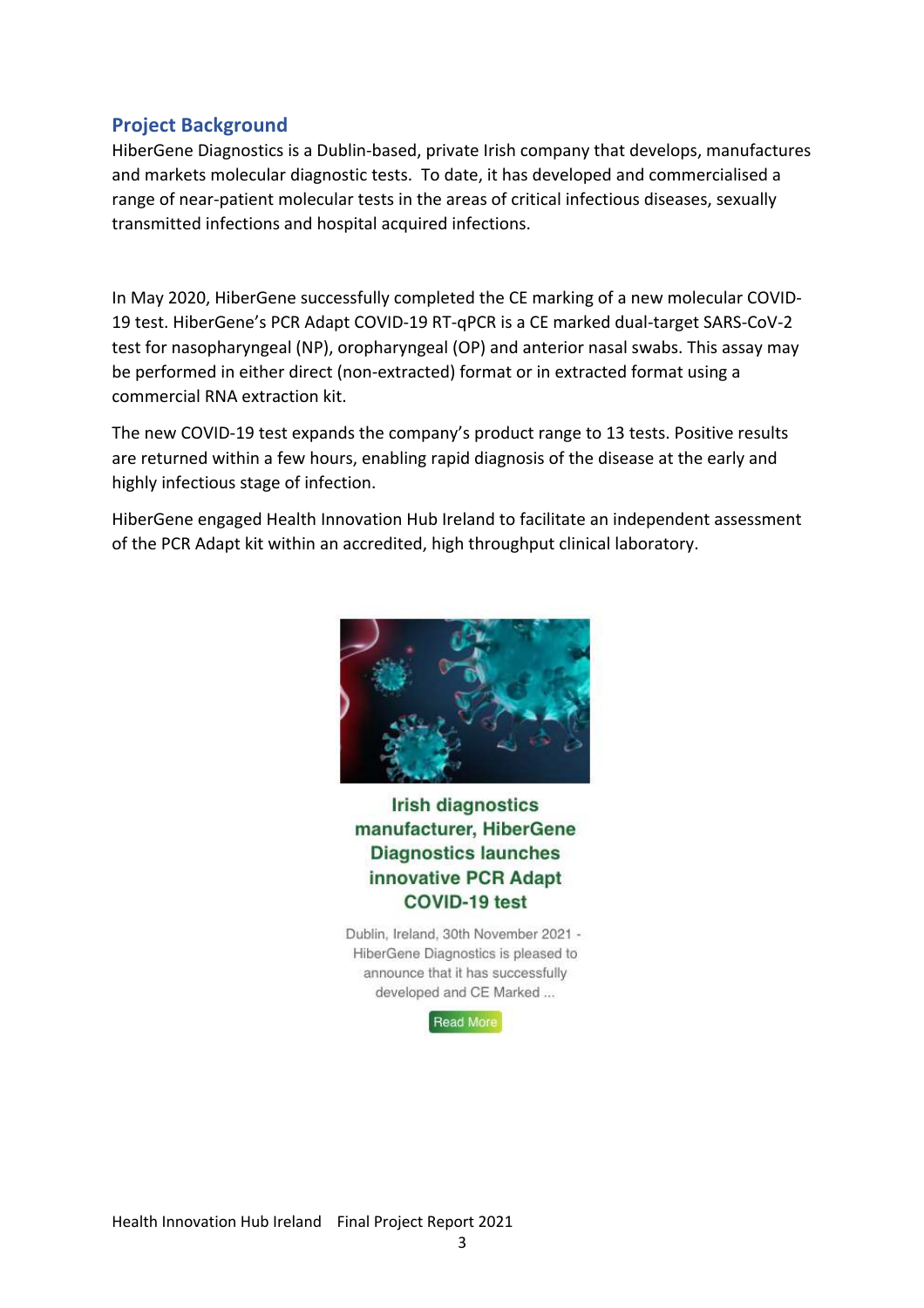## **Objectives:**

The Bon Secours Hospital in Cork operates a private SARS-CoV-2 testing facility, with high throughput testing using two alternate test kits- (1) EURORealTime SARS-CoV-2 (Euroimmun, a PerkinElmer Company) and (2) Xpert® Xpress SARS-CoV-2 (Cepheid).

The aim of this validation study was to compare HiberGene's **PCR Adapt COVID-19 RT-qPCR test against two commercially available standard tests currently employed in the Bon Secours Hospital testing facility.**

A comparison study (facilitated by the Bon Secours laboratory Scientists) was performed on 100 positive and 151 negative samples, previously tested using either the EURORealTime or Xpert® Xpress tests, or both. All samples were tested with HiberGene's PCR Adapt test. Samples used were frozen between -18°C and -25°C -18 and extracted using standard methods. The results were assessed by the laboratory scientist and concordance value provided for all samples.



## **Project Plan:**

Following a number of virtual meetings, the project process was agreed. PCR plate template and cycling protocols were provided by HiberGene to the BSHC.

#### **The agreed process:**

- HiberGene provided 3x192 test kits to allow for test runs and a repeat run if required.
- The validation study was performed in the Microbiology laboratory of BSHC. 251 samples were analysed using the HiberGene kit and compared with results obtained previously using either 1) EURORealTime SARS-CoV-2 (Euroimmun, a PerkinElmer Company) or (2) Xpert® Xpress SARS-CoV-2 (Cepheid), or both.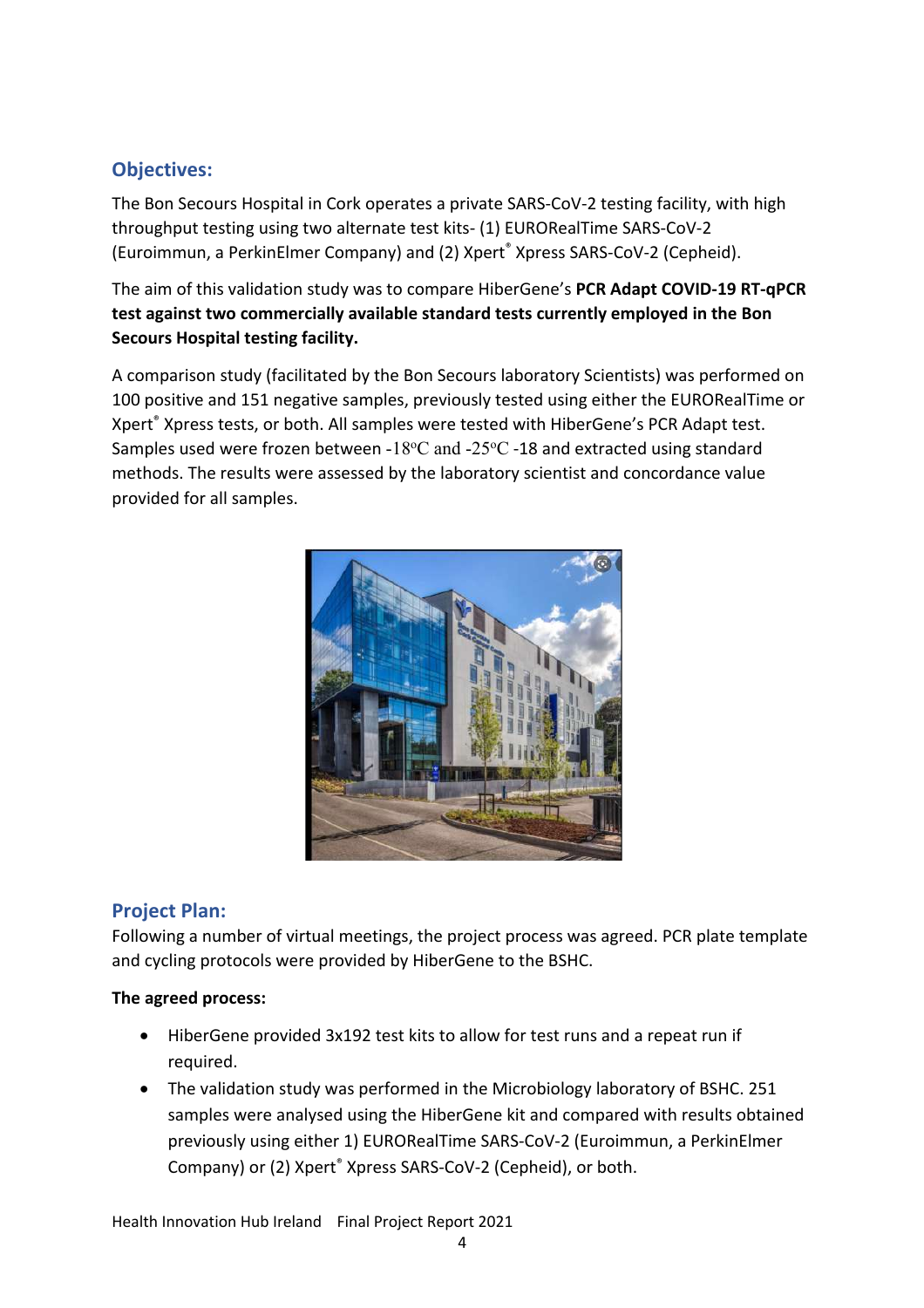- The samples used had been stored between -18 $^{\circ}$ C and -25 $^{\circ}$ C. It is noted that this is not optimal storage for RNA viruses however this has been notified to HiberGene in advance.
- Data from the study was prepared by BSHC and provided to the company directly in the report below.
- Complete data report is provided in Appendix.
- As a follow on from this study, HiberGene was introduced by HIHI to the UCC PI for the UniCov COVID study- Dr John McSharry who has agreed to consider including this test and others developed by HiberGene Diagnostics, into the University COVID testing programme.

\*\*\*\*\*\*\*\*\*\*\*\*\*\*\*\*\*\*\*\*\*\*\*\*\*\*\*\*\*\*\*\*\*\*\*\*\*\*\*\*\*\*\*\*\*\*\*\*\*\*\*\*\*\*\*\*\*\*\*\*\*\*\*\*\*\*\*

#### Bon Secours Hospital Microbiology Laboratory Report

#### **HiberGene PCR Adapt COVID-19 Pilot Study**

**Report**

The PCR Adapt COVID-19 test is a real-time PCR-based test which detects two individual target regions in the nucleocapsid (N) gene of the SARS-CoV-2 viral genome. The test also includes an internal control for the RNase P housekeeping gene found in human specimens.

The Microbiology Department of the Bon Secours Hospital Cork agreed to participate in a pilot study to test the performance of the PCR Adapt COVID-19 test. The study was conducted using stored samples which had previously been characterised as 'DETECTED' or 'NOT detected' with the Euroimmun EURORealTime SARS-CoV-2 assay, the Cepheid Xpert® Xpress SARS-CoV-2 assay, or both. The EURORealTime SARS-CoV-2 assay detects two defined sections within the ORF1ab- and N-genes of the SARS-CoV-2 genome. The Xpert® Xpress SARS-CoV-2 assay detects a region in the SARS-CoV-2 nucleocapsid protein gene (N2) and a conserved region in the structural protein envelope gene (E).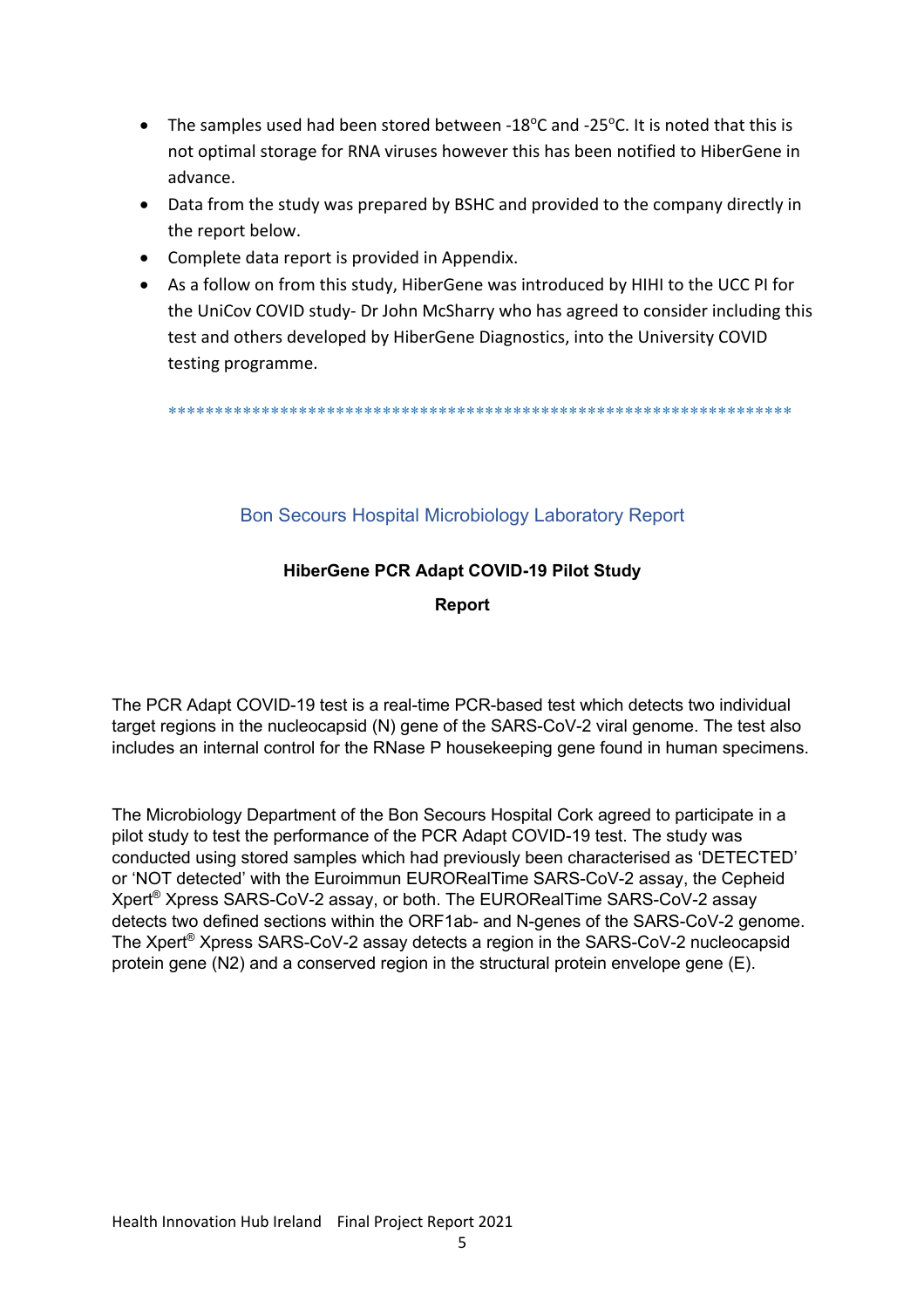#### **Materials**

| <b>Material</b>                                     | <b>Lot Number</b> | <b>Expiry</b> |  |  |
|-----------------------------------------------------|-------------------|---------------|--|--|
| <b>Reagents</b>                                     |                   |               |  |  |
| MagMAX Viral/Pathogen II Nucleic Acid Isolation kit |                   |               |  |  |
| <b>Wash Solution</b>                                | 01035276          | 31/01/2022    |  |  |
| <b>Elution Buffer</b><br>$\bullet$                  | 01058007          | 31/03/2022    |  |  |
| <b>Binding Solution</b><br>$\bullet$                | 01076767          | 30/04/2022    |  |  |
| <b>Binding Beads</b>                                | 01045105          | 28/02/2022    |  |  |
| Proteinase K                                        | 01044020          | 28/02/2022    |  |  |
| Ethyl alcohol                                       | <b>K2380S</b>     | n/a           |  |  |
| <b>Nuclease Free Water</b>                          | 2101426           | n/a           |  |  |
| PCR Adapt COVID-19 kit                              | HGPCOV1922101     | 11/02/2022    |  |  |
| <b>Plastic Consumables</b>                          |                   |               |  |  |
| KingFisher Flex Deep Well 96 Plates                 |                   |               |  |  |
| KingFisher Flex Tip Comb for Deep Well Magnets      |                   |               |  |  |
| KingFisher Flex Tip Comb Holder Plates              |                   |               |  |  |
| Sigma X-Pierce Film                                 |                   |               |  |  |
| Sarstedt PCR Plates 72.1980                         |                   |               |  |  |
| Microseal B PCR Plate Sealing Film MSB1001          |                   |               |  |  |
| <b>Assorted Pipette Tips</b>                        |                   |               |  |  |
| Sterile 100ml containers                            |                   |               |  |  |
| RNase/DNase-free 2ml tubes                          |                   |               |  |  |

#### **Samples**

Stored combined nasopharyngeal and throat swabs collected in Biocomma Transport and Preservation Medium or Copan Universal Transport Medium.

- Positive Samples  $(n = 100)$
- Negative Samples  $(n = 151)$

#### **Method**

SARS-CoV-2 RNA was extracted using the Thermo Scientific KingFisher Flex with the MagMAX Viral/Pathogen II Nucleic Acid Isolation kit. Real-time PCR was performed using the HiberGene PCR Adapt COVID-19 assay according to the manufacturer's specifications.

#### **Result Interpretation**

A fluorescence limit of 650 RFU was applied to channels FAM, HEX and Texas Red as instructed in technical bulletin *"HG PCR Adapt Covid – HGPCOV192: Interpretation of Results".* Samples where either N1 or N2 amplified on their own were repeated as per the manufacturer's guidelines. Repeat testing was performed following repeat extraction from the primary sample, not on stored extract from the initial runs. Please see the table below for detailed review of the results.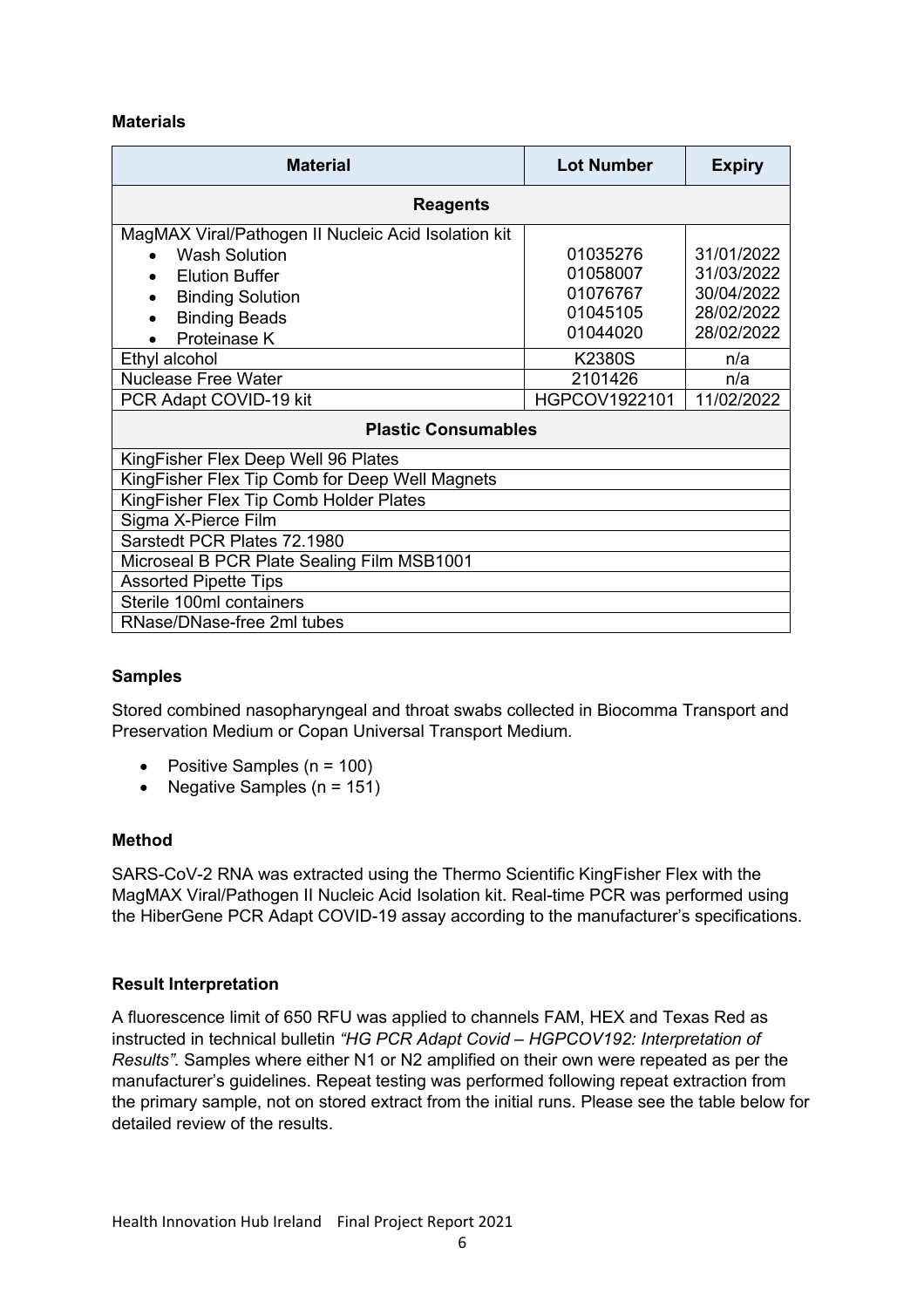#### **Discussion**

251 samples were included in this study of which 100 were positive and 151 were negative for SARS-CoV-2. Concordance with the expected result was achieved in 250/251 samples (99.6%). SARS-CoV-2 was not detected in sample F51641 on initial testing or on repeat testing. SARS-CoV-2 was detected in sample X71786 in one target only on initial testing but failed to detect in either target on repeat testing. Factors that may have contributed towards lack of detection in these samples:

- samples were retrieved from sub-optimal storage at -20°C.
- some variation between assays is to be expected with low level target which may be  $\bullet$ attributed to the differing targets, differing limits of detection and stochastic variation.

#### Conclusion

The PCR Adapt COVID-19 assay demonstrated excellent correlation with the EURORealTime SARS-CoV-2 assay and the Xpert® Xpress SARS-CoV-2 assay.

Testing performed and report prepared by:

Theresa Cunningham

**Specialist Medical Scientist** 

**Microbiology Department** 

**Bon Secours Hospital Cork** 

November 23rd, 2021.